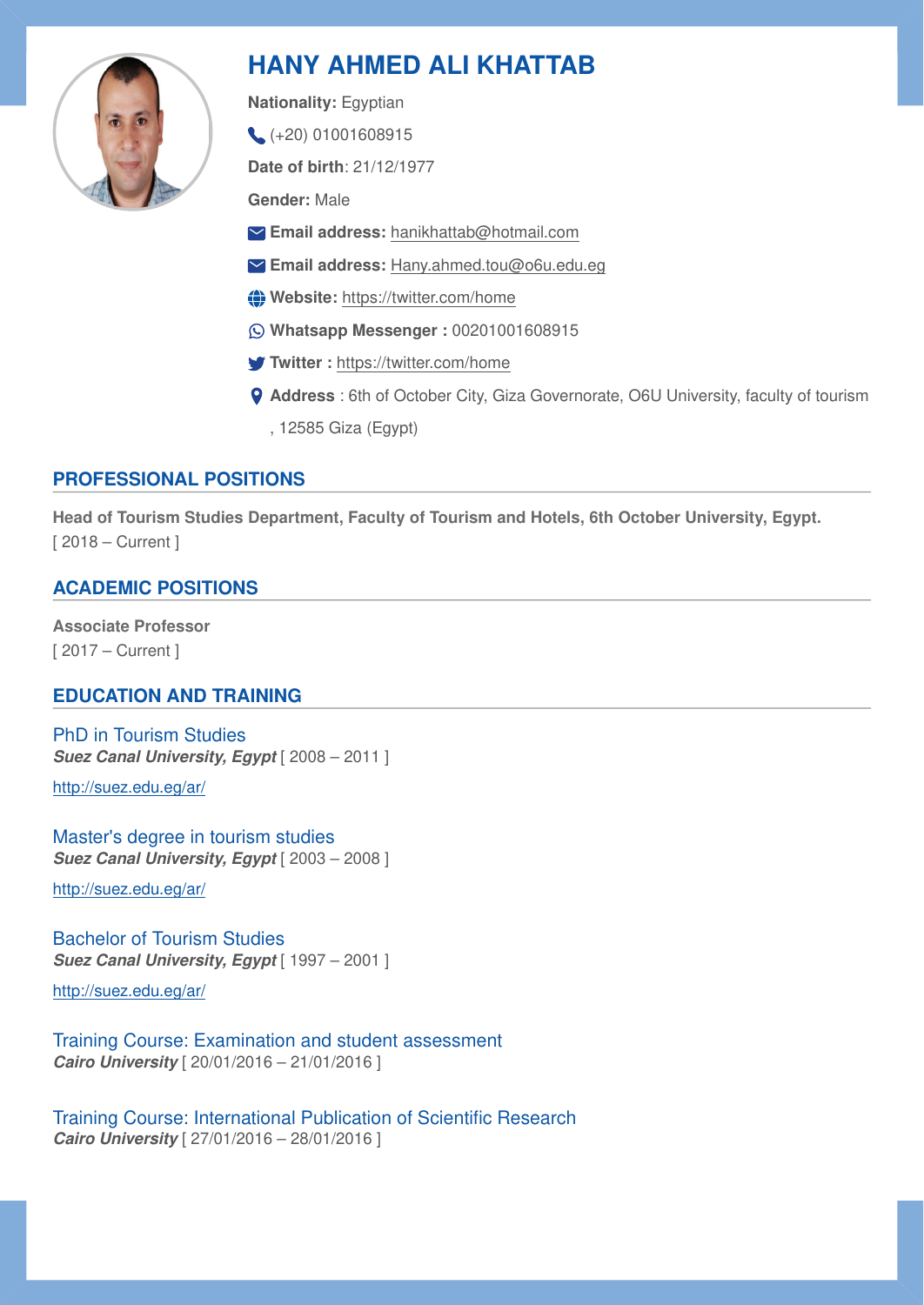Training Course: Teaching skills

*Cairo University* [ 06/02/2016 – 07/02/2016 ]

Training Course: Quality standards in the teaching process *Cairo University* [ 08/02/2016 – 09/02/2016 ]

Training Course: Quality protocols for higher education institutions *National Authority for Quality Assurance and Accreditation of Education* [  $14/09/2016 - 17/09/2016$  ]

Training Course: Strategic planning for higher education institutions *National Authority for Quality Assurance and Accreditation of Education* [  $08/08/2016 - 09/08/2016$  ]

#### **PUBLICATIONS**

**The role of self-control in reducing the financial risks facing Egyptian travel companies**  [2020] [https://journals.ekb.eg/article\\_114309.html](https://journals.ekb.eg/article_114309.html)

**The Impact of Re-engineering Process in Human Resources Development Applied to Travel Companies in Egypt**  [2020] [https://journals.ekb.eg/article\\_94941.html](https://journals.ekb.eg/article_94941.html)

**The impact of using the Electronic currency on the performance of tourism companies**  [2019] [https://jaauth.journals.ekb.eg/article\\_76470.html](https://jaauth.journals.ekb.eg/article_76470.html)

**The impact of Technology Orientation on Organizational Performance: An applied study on The Tourism Companies and Hotel Operators in Egypt** 

[2018]

[https://www.researchgate.net/pro](https://www.researchgate.net/profile/Sally_Fathy5/publication/339843277_The_impact_of_Technology_Orientation_on_Organizational_Performance_An_applied_study_on_The_Tourism_Companies_and_Hotel_Operators_in_Egypt/links/5e68b123299bf1744f72ded3/The-impact-of-Technology-Orientation-on-Organizational-Performance-An-applied-study-on-The-Tourism-Companies-and-Hotel-Operators-in-Egypt.pdf)file/Sally\_Fathy5/publication/

339843277 The impact of Technology Orientation on Organizational Performance An applied study on Th e Tourism Companies and Hotel Operators in Egypt/links/5e68b123299bf1744f72ded3/The-impact-of-[Technology-Orientation-on-Organizational-Performance-An-applied-study-on-The-Tourism-Companies-and-Hotel-](https://www.researchgate.net/profile/Sally_Fathy5/publication/339843277_The_impact_of_Technology_Orientation_on_Organizational_Performance_An_applied_study_on_The_Tourism_Companies_and_Hotel_Operators_in_Egypt/links/5e68b123299bf1744f72ded3/The-impact-of-Technology-Orientation-on-Organizational-Performance-An-applied-study-on-The-Tourism-Companies-and-Hotel-Operators-in-Egypt.pdf)[Operators-in-Egypt.pdf](https://www.researchgate.net/profile/Sally_Fathy5/publication/339843277_The_impact_of_Technology_Orientation_on_Organizational_Performance_An_applied_study_on_The_Tourism_Companies_and_Hotel_Operators_in_Egypt/links/5e68b123299bf1744f72ded3/The-impact-of-Technology-Orientation-on-Organizational-Performance-An-applied-study-on-The-Tourism-Companies-and-Hotel-Operators-in-Egypt.pdf)

**The Impact of Computerized Accounting Information Systems on the Accounts Auditing: A Case Study: Tourism Companies** 

[2016]

[https://jaauth.journals.ekb.eg/article\\_48023.html](https://jaauth.journals.ekb.eg/article_48023.html)

**Studying the impact of market factors in planning of promotional campaigns for the offices of the Ministry of Tourism abroad** 

[2015] [https://journals.ekb.eg/article\\_67447.html](https://journals.ekb.eg/article_67447.html)

**The importance of Nile Cruise Tourism and the possibility of diversifying tourism product in Egypt**  [2014]

[https://journals.ekb.eg/article\\_54017.html](https://journals.ekb.eg/article_54017.html)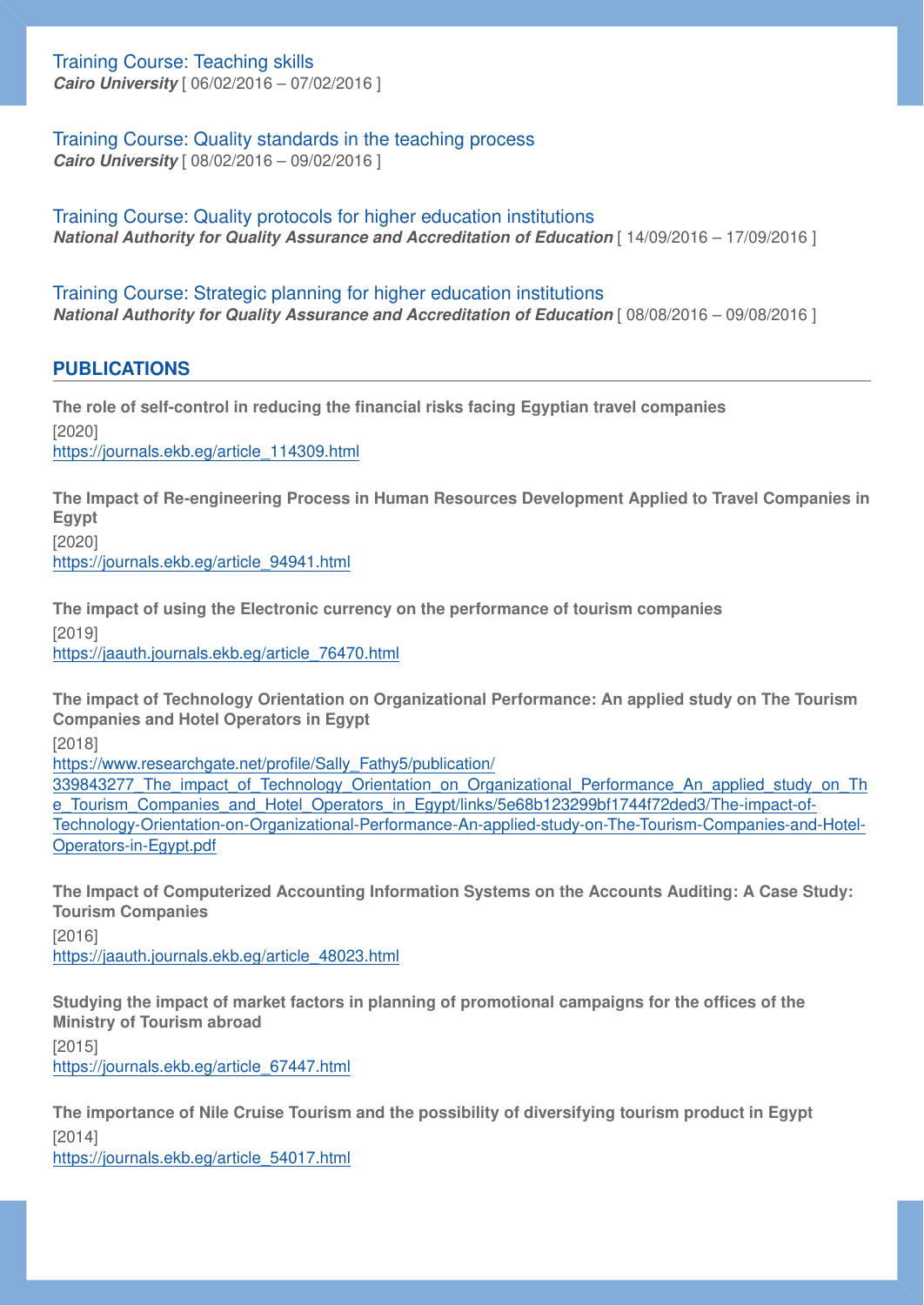#### **CONFERENCES**

**Conference title: Egypt- Thailand Relation: Lessons in Business and Cultural and Social Development**  [ 03/02/2013 – 04/02/2013 ]

**Conference Organizer:** Chiang Mai Rajabhat University, Thailand.

**Paper title:** Studying the extent of applying Total Quality Elements in the Egyptian Tourism Companies

**Conference title: International Conference on Sustainable Development for ASEAN 2014**  [ 02/12/2014 – 03/12/2014 ]

**Conference Organizer**: Chiang Mai Rajabhat university. Thailand.

**Paper title:** The Potentials for Cultural Heritage Tourism Development in the Red Sea – Case Study: Halayib and Shalateen in Egypt

**Conference title: Tourism for All** 

[ 10/04/2015 – 13/04/2015 ]

**Conference Organizer**: Middle East University, Jorden.

**Paper title:** The effect of practicing Entertainment and touristic activities on developing of the language of Children with Autism Disorders

#### **ACADEMIC PRESENTATIONS**

**The competitive advantage of Egyptian tourism**  [ 23/07/2019 – 05/08/2019 ]

**Seminar title**: Seminar on Tourism, Hotel and Chinese Cuisine for Developing Countries

**Seminar Organizer**: Qingdao, Shandong Province, China.

#### **TEACHING AND PROGRAMMES**

**Tourism Marketing**  [ 2012 – Current ]

**Tourism Market Research**  [ 2013 – Current ]

**Tourism Quality**  [ 2014 – Current ]

**Tourism Law**  [ 2012 – Current ]

**Tourism economy**  [ 2018 – 2019 ]

#### **PROGRAMME DEVELOPMENT EXPERIENCE**

**Coordinator of Tourism Studies Program, Faculty of Tourism and Hotels, 6th of October University, Egypt**  [ 2018 – Current ]